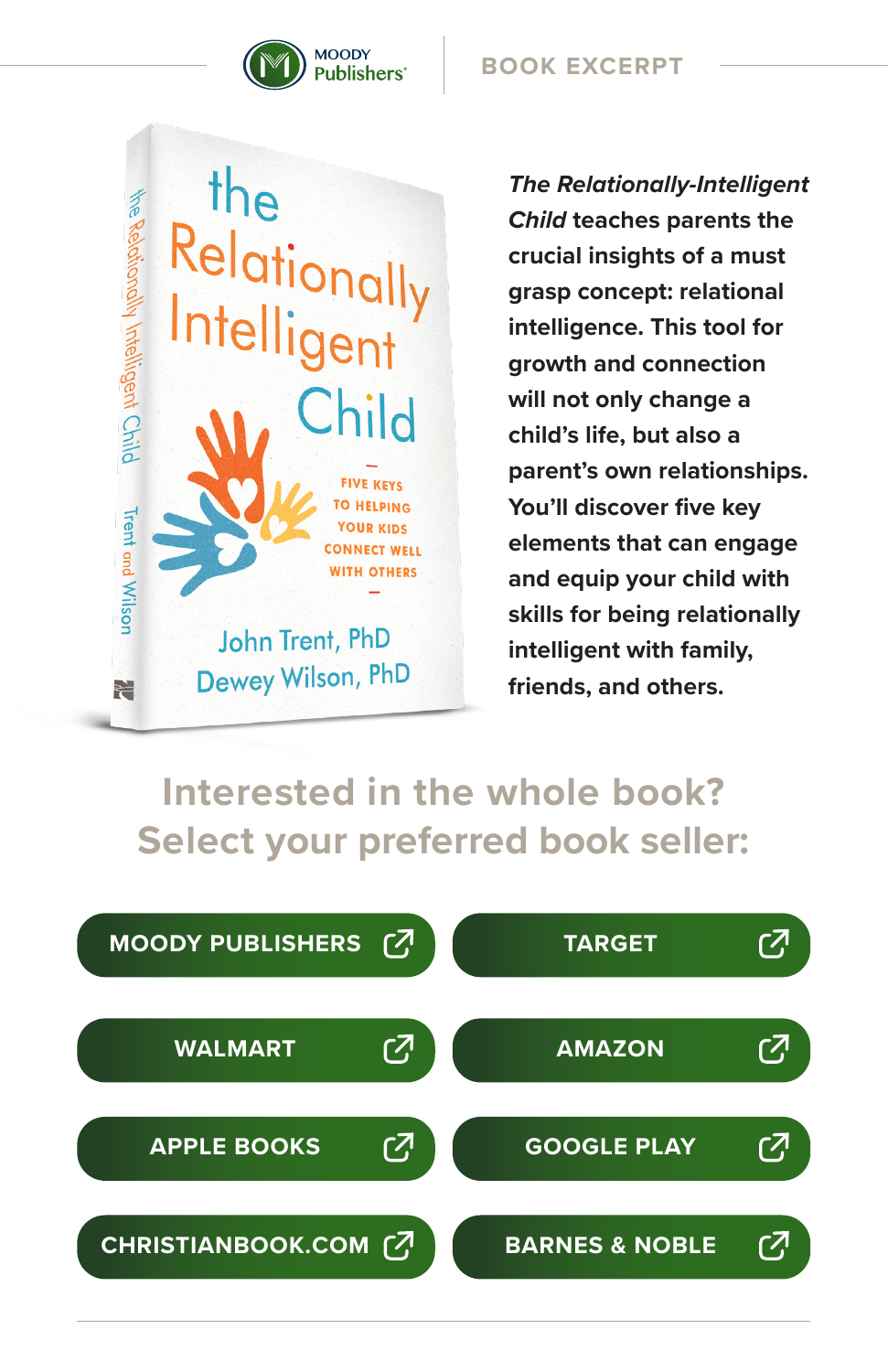# **Contents**

| Chapter 1:<br>The Incredible Gift You Can Give a Child                                    | 9   |
|-------------------------------------------------------------------------------------------|-----|
| Chapter 2:<br><b>What Is Relational Intelligence?</b>                                     | 17  |
| Chapter 3:<br>The First Element of Relational Intelligence: Secure Attachment             | 29  |
| Chapter 4:<br>The Second Element of Relational Intelligence: Fearless Exploration         | 51  |
| Chapter 5:<br>The Third Element of Relational Intelligence: Unwavering Resilience 69      |     |
| Chapter 6:<br>The Fourth Element of Relational Intelligence: Wise Decision-<br>Making     | 85  |
| Chapter 7:<br>The Fifth Element of Relational Intelligence: Future-Focused<br>Service     | 105 |
| Chapter 8:<br>Your Starting Point Plan for Applying Relational Intelligence               | 119 |
| Chapter 9:<br>Three Currents That Can Stop You from Becoming Relationally<br>Intelligent  | 141 |
| Chapter 10:<br>Three Gifts to Succeed in Modeling and Coaching Relational<br>Intelligence | 159 |
| Acknowledgments                                                                           | 165 |
| Notes                                                                                     | 167 |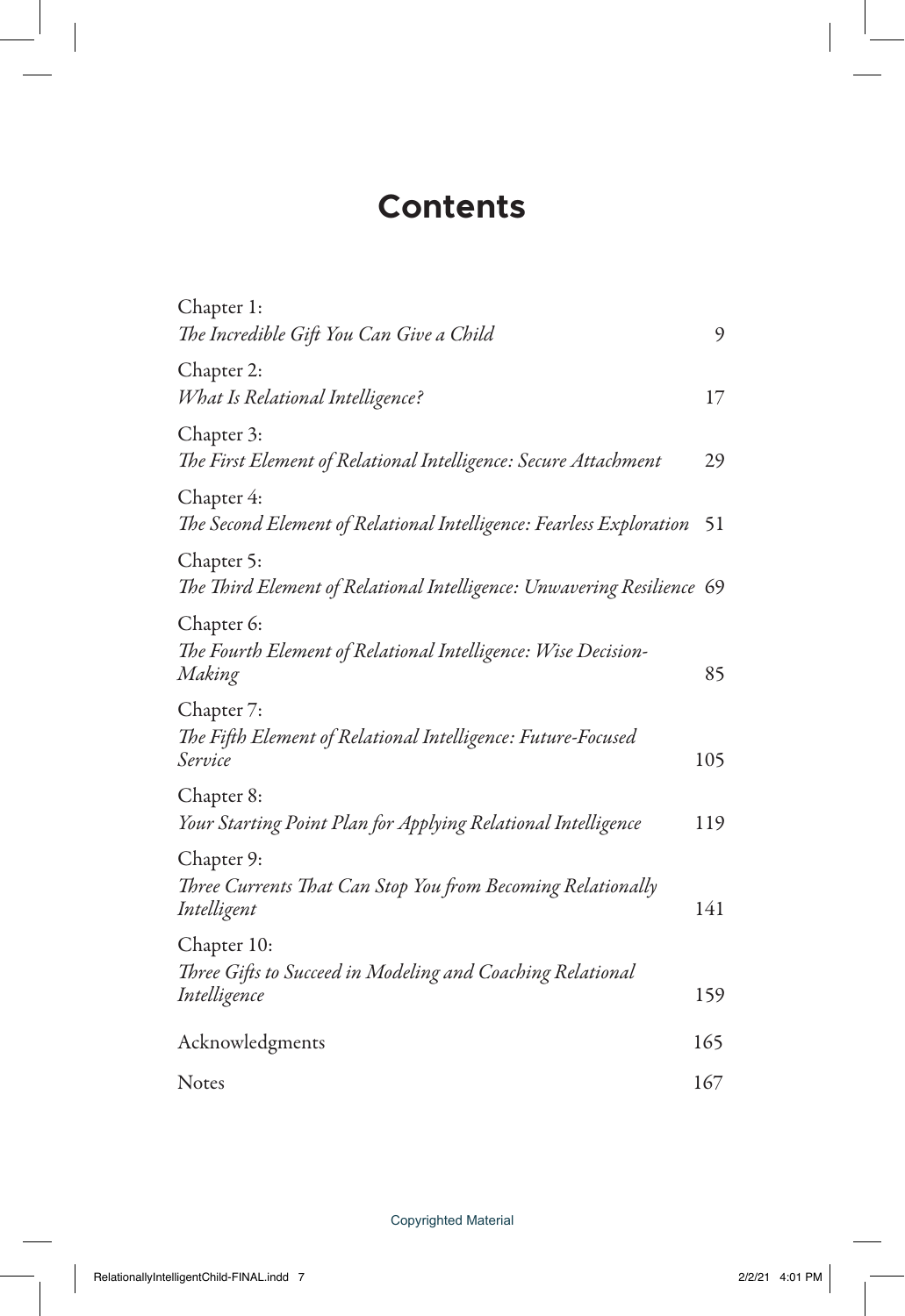

*Chapter 1*

# **The Incredible Gift You Can Give a Child**

As cultures across the globe continue to migrate further and fur-ther away from face-to-face friendships, love, and connection, we believe *you* can give your child an incredible gift. Current research shows no one else on the planet is better equipped to give this gift to your child than you. This gift can teach and coach your children to live out the skills needed to have positive, healthy, others-centered, worldchanging, face-to-face relationships with others.

It's not a life free from challenges, stress, or trials. But it provides your children with the strength and wisdom to get up on their own after falling down and gives them a foundation for love, connection, resilience, and care. In addition, your home can be a place that is a light to your children's friends, who long to know what healthy relationships look like. Even after your children are grown and no longer living under your roof, they'll look for ways to stay attached and spend time with you. Simply stated:

*We believe you can teach your children to become relationally intelligent in a way that changes not only their life—but others' lives as well!*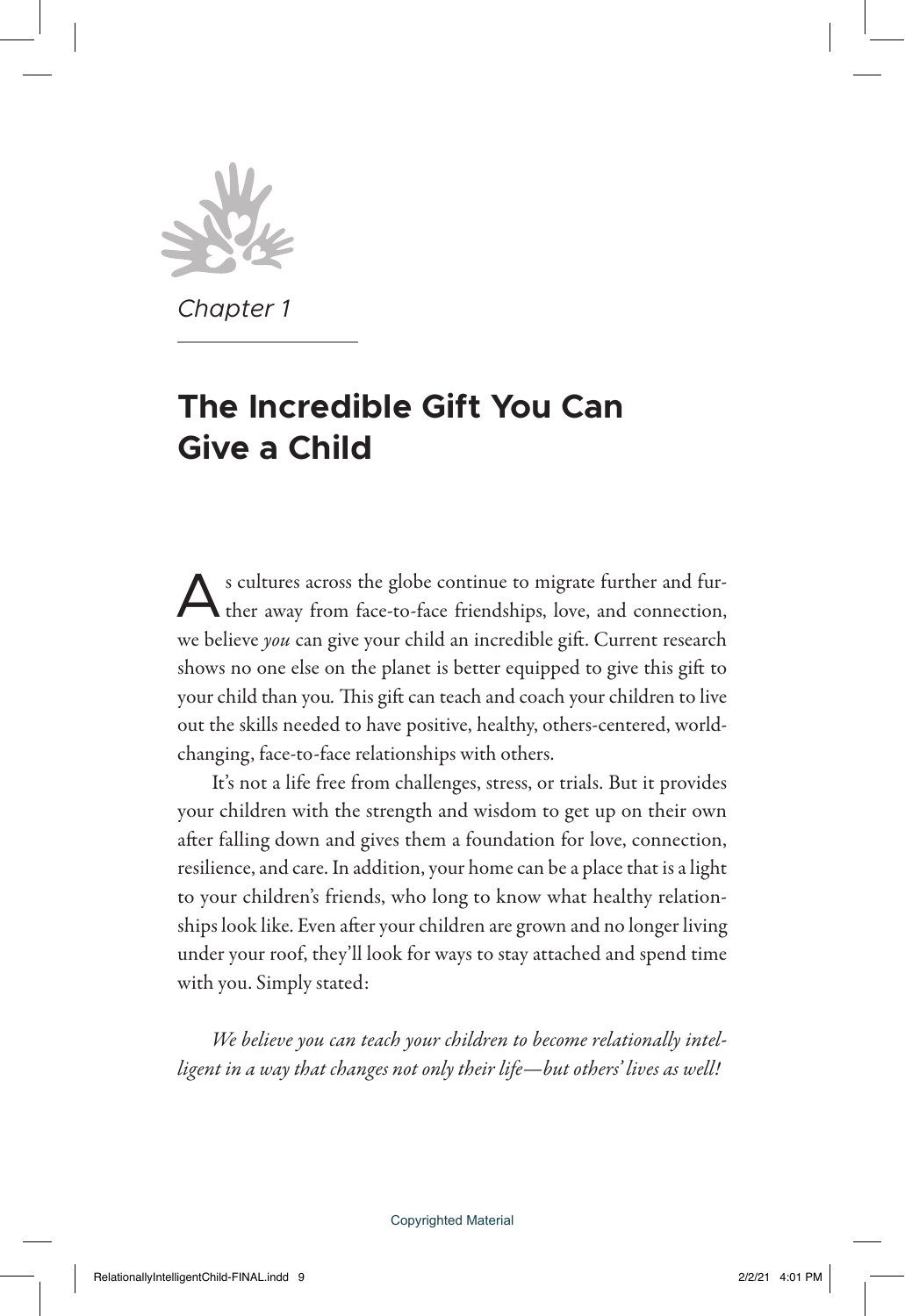It's long been thought that you can't *define* love with any type of certainty. For example, a 2016 article listed "36 Definitions of Love" found in the Urban Dictionary, from its being an emotion, to a decision, to simply being "undefinable"!1 But an avalanche of new clinical studies and even timeless biblical truths say otherwise. We believe it's possible for you to show your children how deeply they are loved through your everyday actions. And, as they see you demonstrate this amazing love *relationally*, you're giving them a model of how to highly value themselves and love others compassionately.

You might be wondering why we seem to be so confident. Like the noted futurists John Naisbitt and Patricia Aburdene wrote, we also believe, "The most exciting breakthroughs of the 21st century will not occur because of technology, but because of an expanding concept of what it means to be human."2

And wave after wave of studies today are showing just how to be fully, wonderfully, healthily human is to be *relational* ! It is how we are created.

We'll introduce a more expanded definition of what we mean by being "relational" and "relationally intelligent" in the next chapter. But for now, we want you to know it's about being able to identify and value your own strengths and helping your children understand their strengths as well. It's about understanding ways to genuinely value and connect with others. It's being able to model and coach your children how to take positive risks that go with exploring their world, while also exploring what others could be thinking and feeling. Then, it's working together with your children, helping them to become more creative and resilient. It's also helping them to be linked to something greater than themselves, motivating and empowering them to go change their world for the better.

Basically, there really are applicational, relational blocks we can lay down in our child's life that are essential for building a genuine love.

In fact, this book centers around five specific elements. Each of these five are core elements in unleashing what we call *relational intelligence*. Like cracking open an atom, they generate powerful positive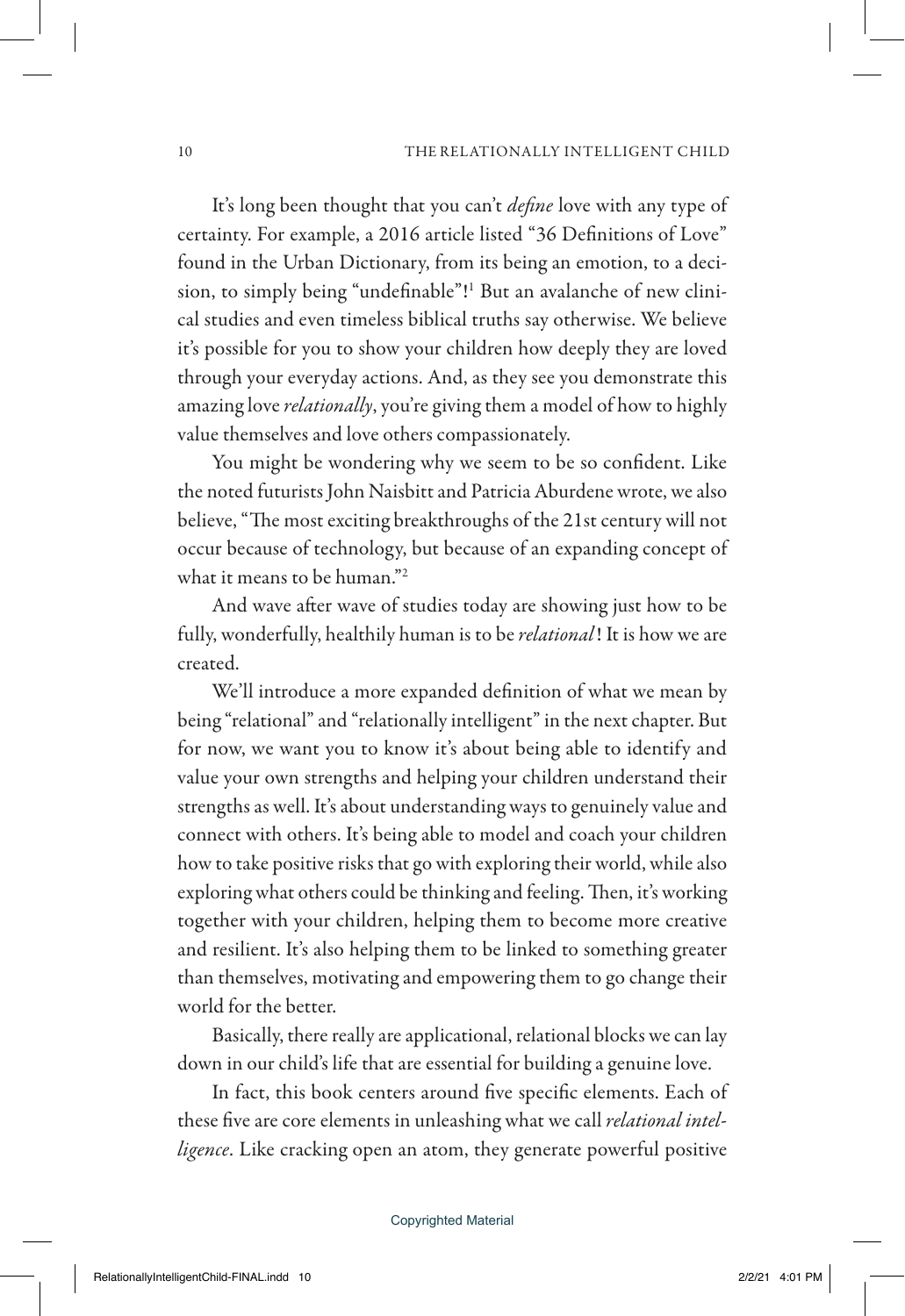relational changes and benefits for your child. We'll share why these five elements make such a positive difference and surround them with hands-on examples. After you've seen them up close, we'll help you create a "starting point plan" for bringing these skills and traits into your home.

### **Why Is Being "Relational" That Important?**

It's been thirty years now since the first personal computers and cellphones began infiltrating almost all aspects of our everyday life. We've been dealing with technology long enough now to begin understanding the risk factors that we didn't recognize early on.

No doubt, parents from the 1950s eventually learned that smoking in a car with the windows up was damaging (or smoking in general, much less around children). Parents today, in their heart of hearts, are beginning to understand the need to put down the screen and start relating more with their children in a way that builds personal, loving relationships.

# *But the real challenge is how do you actually build stronger relationships with your child once you put down your phone!*

The great news is that you can help your children experience and create positive relationships by learning and modeling what they need to learn in your home. In the process, you'll discover how they learn and how prepared they are for real-world experiences like relating well with others in the workplace, social settings, and even their loving relationships in the future. Becoming relationally intelligent will have a positive impact on their health and future.

Consider an eye-opening study out of UNC–Chapel Hillshowing your children's *life expectancy* is linked with their ability to be relational.3 Drawing on the research of four major studies concerning health and longevity, the lack of close-knit, face-to-face relationships is now actively linked with high blood pressure, abdominal obesity, heart disease, stroke, and even cancer risk! Conversely, these negative physical measures all go down as you help your child experience and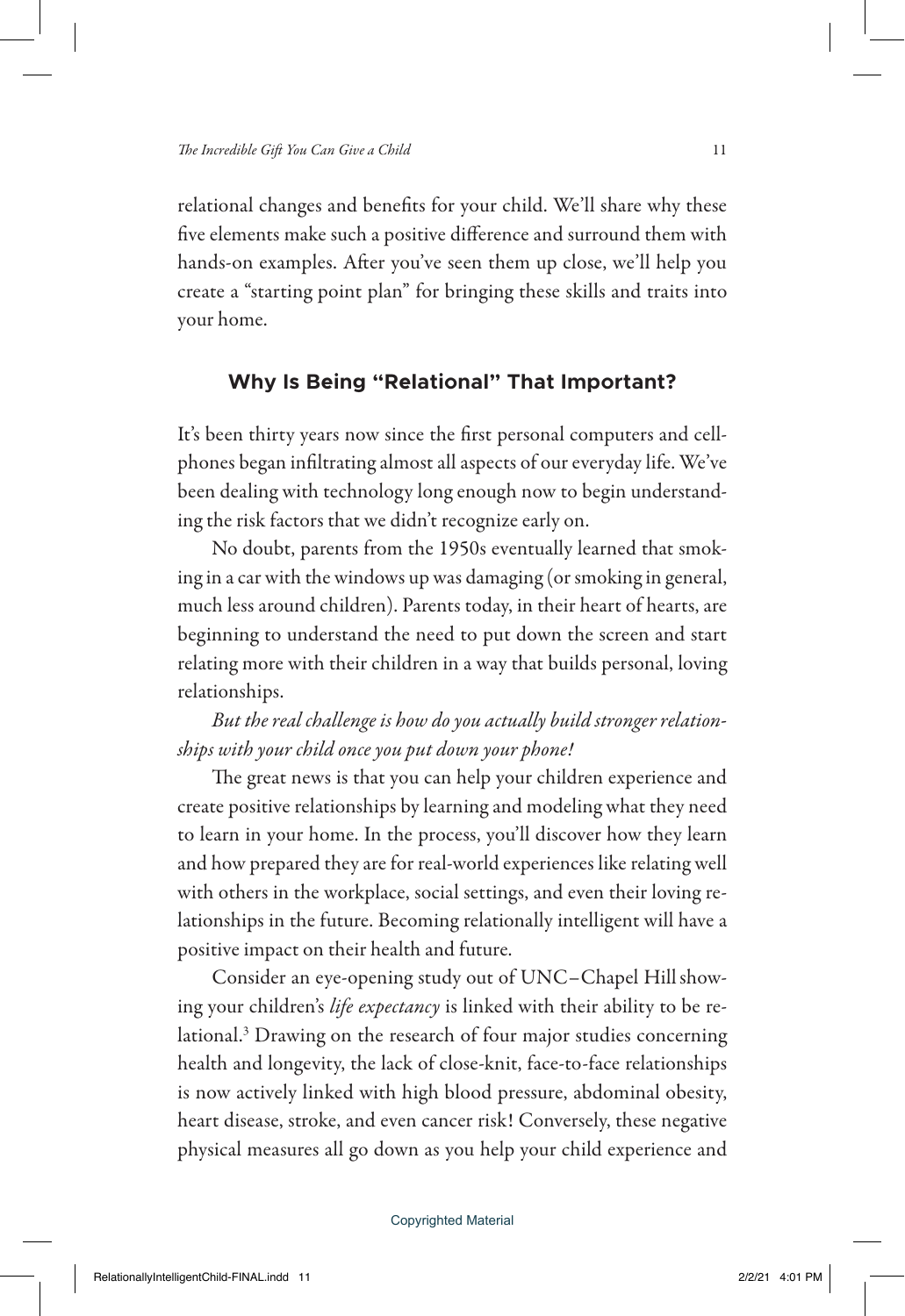learn to build close relationships and friendships. Talk about a gift that keeps on giving! *You are giving them life when you teach them to be relationally intelligent.*

Yes, there are significant benefits to having screen-based relationships. We're not asking you to ceremonially smash your smartphone here at the start of this book. But what we *are* asking you to do is take time to learn how to build healthy relationships by being willing to first put down that digital screen. When you do, you're not only benefiting your health and that of your children, but you are also influencing the imprint of their perspective on whether they had a "happy" or "unhappy" childhood.

A new study on childhood memories found the memories most linked with a happy childhood didn't involve how many major vacations or "cool experiences" parents provided for their children, nor the number of "things" they were given.<sup>4</sup> Being happy in childhood wasn't even linked to the absence of negative or difficult experiences. Instead, emotional happiness was linked to the very same thing that impacts their physical health: *the degree of connected, caring relationships in their home!*

The quality of your children's relationship with *you* at home is more important than any cruise or theme park trip. The memories of individuals who knew they were deeply loved and cared for as children, even in a less-than-perfect home with failures and challenges (like most of ours), are the happiest and most remembered in adulthood.

One final benefit for now (and we'll share many more throughout the book) is how applying relational intelligence in your home effectively battles the #1 health risk for children and adults today. It isn't the terrible, dreaded disease of cancer. Instead, more people are suffering from *a cancerous lack of relationships*, which leads to loneliness!

In a University of Chicago study,<sup>5</sup> loneliness was shown to cause dramatic increases in the stress hormone cortisol, which is linked with hardening of the arteries and inflammation. Loneliness was also shown to diminish executive functioning, memory, and learning. The bottom line is, better than any statin pill, these researchers' prescription for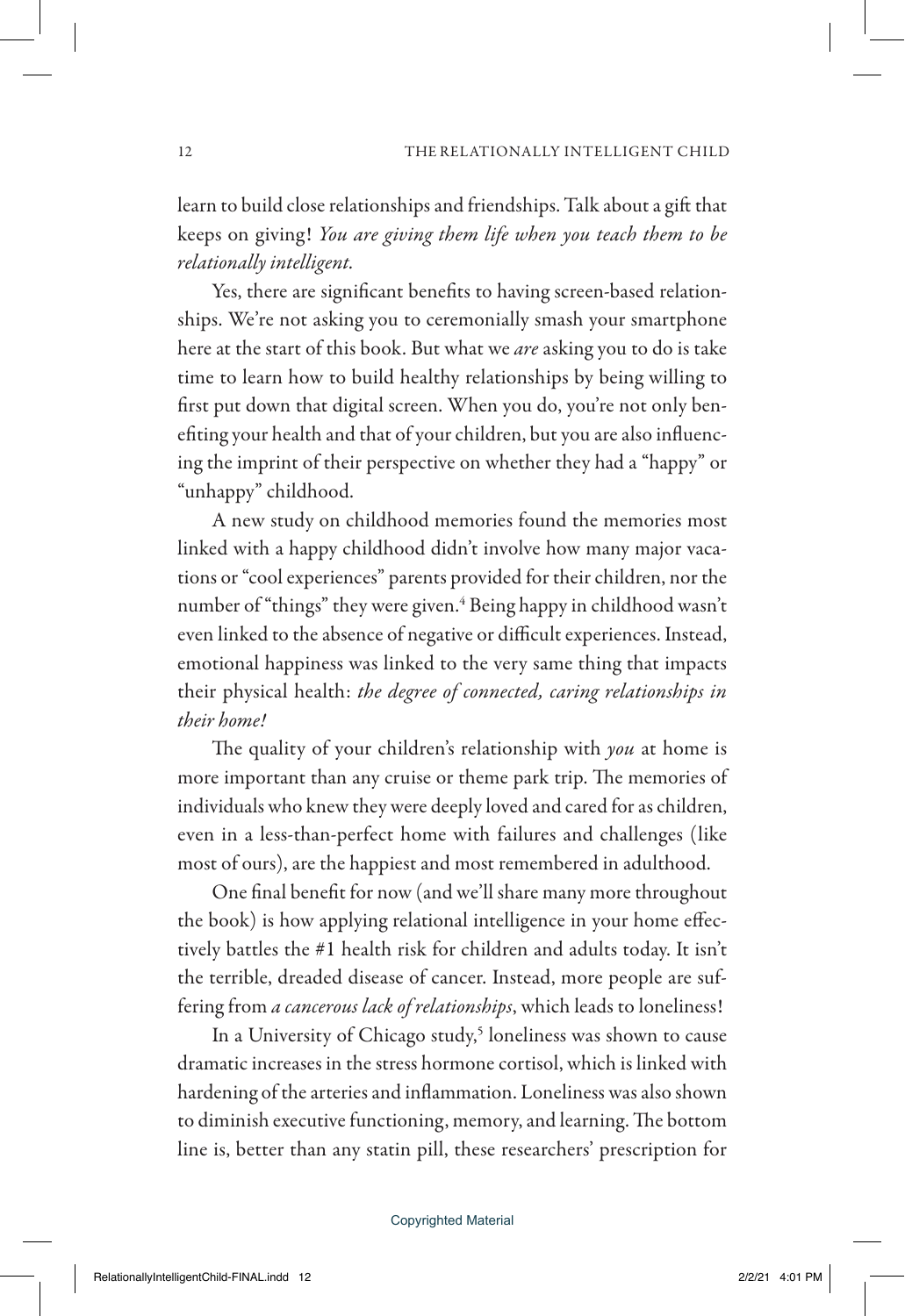helping your children learn more effectively and have better health as well is you spending time helping them build their relational networks—and not just with TikTok, Facebook friends, Instagram followers, or online gamer friends from down the street or across the country. According to these studies, those online "friends" and "relationships" didn't erase loneliness, as much as we might wish they did. It is *face-to-face relationships* with friends and family like you that move a child away from loneliness!

Does it sound like we're giving loneliness too much credit for damaging lives? If so, check this out.

In England, the degree of damage to public health linked to loneliness has become so pronounced, British prime minister Theresa May appointed the first "Minister of Loneliness" to help with all the health and mental challenges. Japan is facing an exploding epidemic of *kodokushi.* Roughly translated, it means "lonely deaths." And it's not just older people but young people as well!

People in Germany, Scandinavia, and France have more money, are better educated, and have better health care than at any time in their history. But in every one of those countries—as well as America—young people are *unhappier* than at any time since the process of collecting data began.

Here in the United States, studies show that the majority of people today say they have either one or zero close friends—down from three or four just a few decades ago.

*So, why are we so lonely?* 

We know that in our crazy-busy world, full of "stranger danger" warnings and scary real-life challenges, for us and our children to take the risk to get out and make friends isn't always easy. And what about busyness? You and everyone you know are incredibly busy. It seems like if we don't take the time to match schedules with people in our lives, we tend to find ourselves spending more time online, texting, emailing, or having video chats with these same people than intentionally taking time to build face-to-face, personal relationships.

It is easier—and it can seem "safer"—to just click our fingers on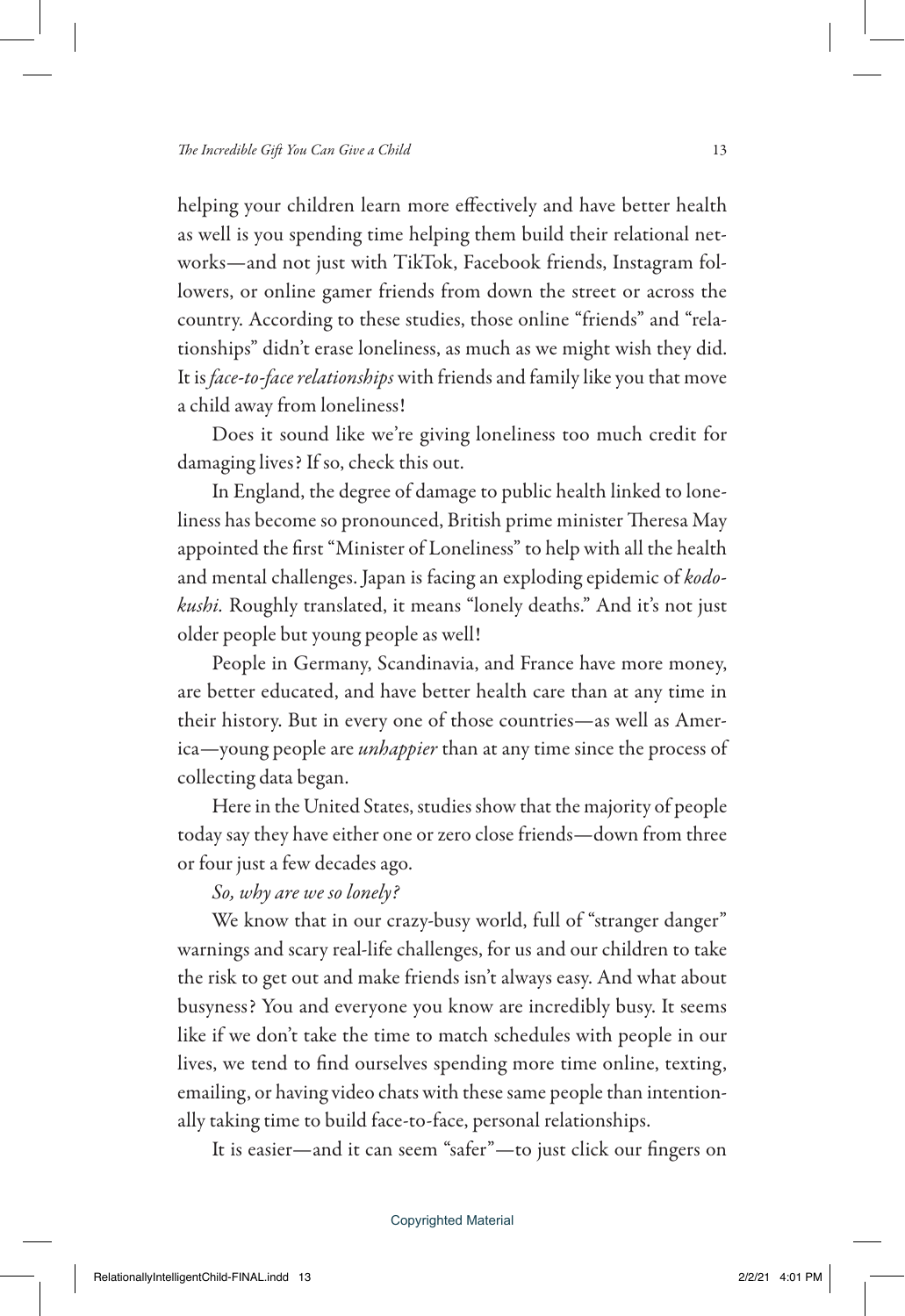a keyboard to do relationships. A click of a finger can register a "like," or two thumbs can share 280 characters in a flash. We can even join an online group. But frankly, if we never meet up with that group through face-to-face interaction, then it doesn't matter what we call our Facebook group.

Becoming relationally intelligent through face-to-face, in-person relationships is harder than posting a perfect social media picture or selfie. However, it is also immeasurably more beneficial to your children when you teach them how to engage, explore, love, serve, and relate well with real people!

### **We Are "Wired" for Relationships**

There are undisputable realities of *why* you and your child need personal, face-to-face relationships, and why skipping out on being the coach and guide to your children is not an option. Most of us already know that we need help putting down the technology and guidance for knowing how to gain new skills in building stronger personal relationships. Most of us parents know we need to be the ones modeling relational connection for our children.

Let's go back to the great news we have to share with you, not only in this book but also online at therelationallyintelligentchild.com the news that doing relationships well is something you are already wired by your Creator to do!

As you learn more about these five applicational building blocks of relational intelligence and begin applying them in your home, you'll be amazed at the confidence you gain in face-to-face relationships. And as you strengthen your family's attachment bonds in the process, you'll discover yourself gaining an amazing internal balance.

Pick a sport. If you're going to be a great athlete, balance is a key to success in any one of them. Relationally, we can learn to have inner balance that helps us wisely move toward others as parents, spouses, and friends. Balance that motivates us to add adventure and creativity to our life. To help us stand up after we get knocked down. To embrace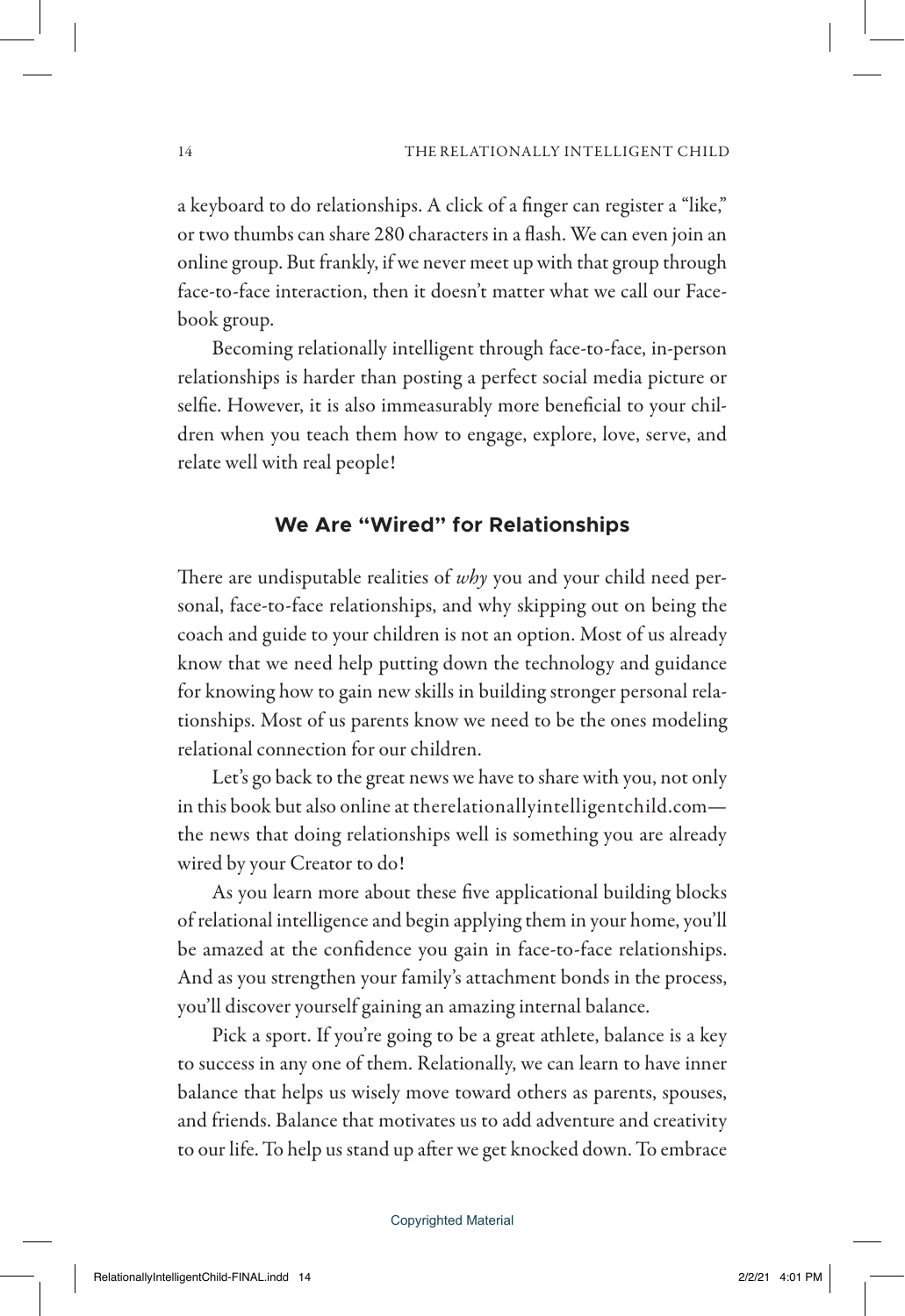love from others and know how to love and value others. *Even if they're different than us*. And yes, even in a world that is incredibly polarized. We want to help you and your children embrace a more positive future—amidst all of life's challenges.

So, think about that long list of benefits you've just read.

You and your child becoming better at relationships. Each of you experiencing better health. Happier memories. More friendships. Less loneliness. Less exposure to the "second-hand smoke" of excessive screen time. Gaining that inner balance to reach out and be resilient and carry with you a positive view toward the future—even when we're living in times of great trials.

*Who doesn't want that for their children or for themselves!*

Let's get started, then, by gaining a picture and a definition of what it means to live out those five key relationally intelligent elements.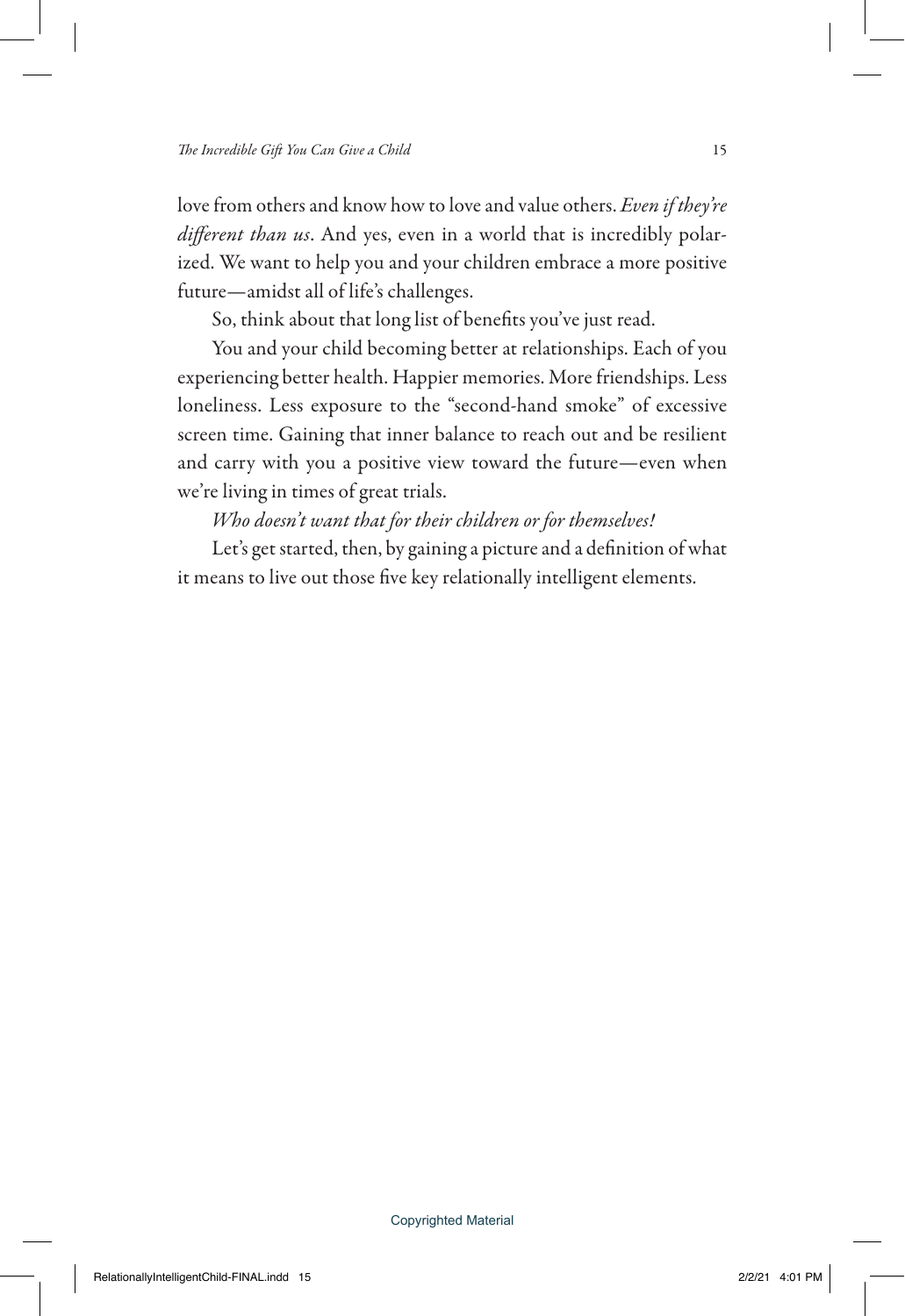

*Chapter 2*

# **What Is Relational Intelligence?**

To begin our understanding of relational intelligence, let's walk into a "brick and mortar" store that virtually everyone is familiar with, an Apple Store. Yes, even if you're a PC fan, it's worth walking inside, even for just a moment.

When you do, from our experiences, you'll be walking into a place filled with people from opening to close. Displays everywhere pulse with light and energy and the atmosphere is often crazy with noise. Typically, you'll find classes being held somewhere in the store, full of people of all ages learning how to use the latest technology from slides being projected on a wall. And of course, lots of sales for Apple.

You'd think the key to all this excitement would be that the salespeople spend countless hours learning how to master every detail and every update on the iPhone, every model of Mac computer, and every generation of iPad throughout the store. If so, you'd be wrong. Although these "frontline" Apple employees are very well trained, what you've just walked into is a living, breathing example of applied relational intelligence.<sup>1</sup>

Even the Apple "geniuses," those experts in the back who master technical challenges, repairs, and troubleshooting every problem, are generally good at relationships. Their ability to speak tech-talk to the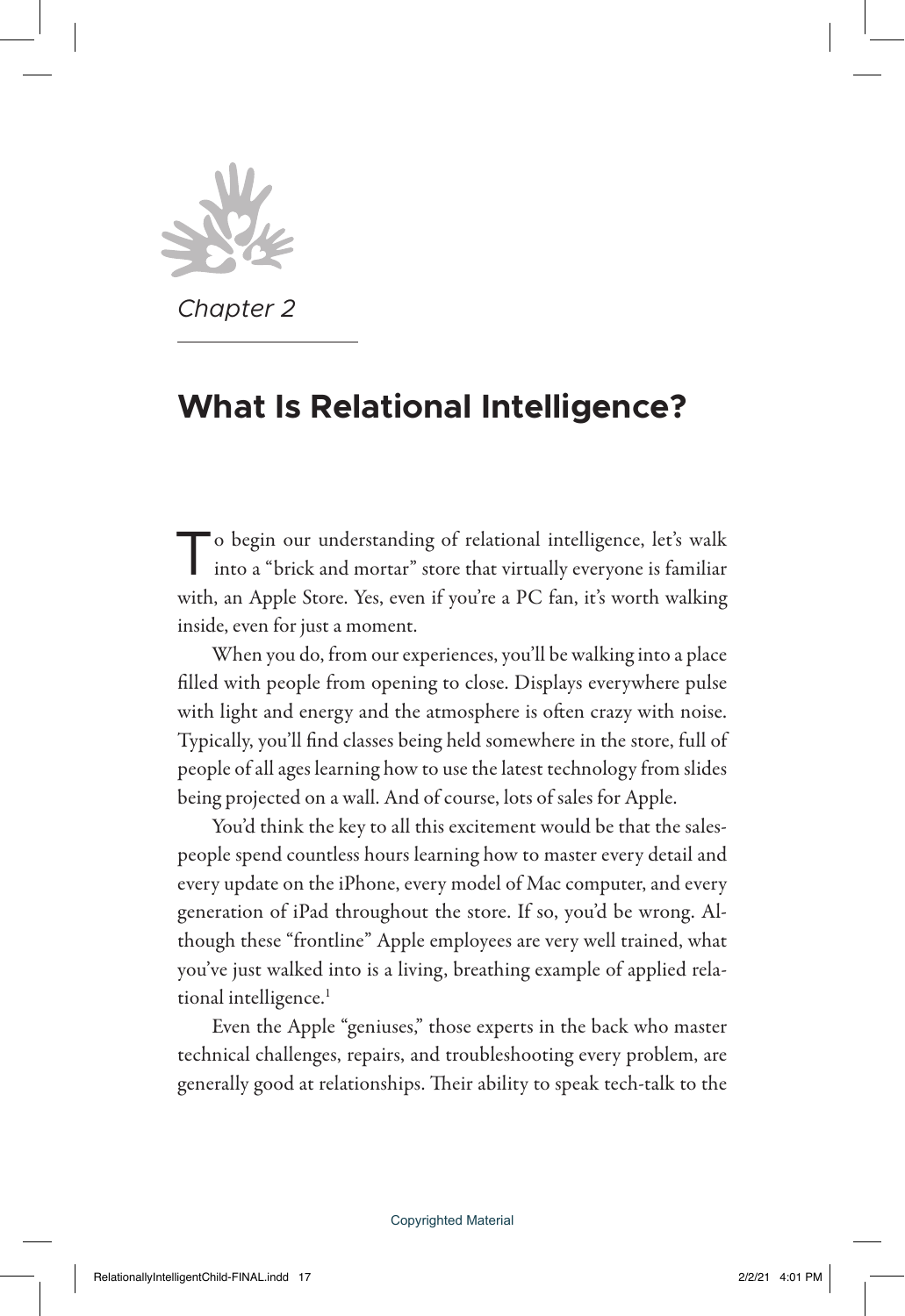average person leaves most of us feeling a little more intelligent when we walk out the door.

From our perspective, what you are really being sold when you walk in is an experience and a relationship.2 That's because the first and largest group of people you meet in the front of the store, with the colored T-shirts and almost certain smiles, are the Apple *specialists.* They are people like my ( John's) friend Mark, who has worked at an Apple Store now for several years.

Mark was in his sixties and knew virtually nothing about smartphones and personal computers when he walked into his first Apple Store. He had, however, had a very successful career in running a local "mom and pop" bookstore for decades. (Think the "Shop Around the Corner" in the classic movie with Meg Ryan and Tom Hanks.) But as book sales went to big chains and then to online sales, small bookstores everywhere closed up. That caused him to lose his store, retire earlier than he wanted, and quickly become very bored.

Then he got a new Apple computer and he ran into a problem understanding something about it. So he walked into an Apple Store near his home for advice. He was quickly met by someone in a colored shirt who listened to and solved his problem in a blink. But as a former store owner, what amazed him was the warmth and life and energy that seemed to spring from the person he talked to, as well as the people with the same color T-shirt throughout the store. So he said to the person helping him, "Do you ever hire old people like me?"

"Absolutely!" said the Apple specialist who had helped him and who turned out to be one of the store managers.

"But I know almost nothing about phones and computers," Mark said.

"That's OK," the manager told him. "What we're looking for are people with great relationship skills. If that's you, we can teach you the details." Which they did, and he puts his outstanding relational skills into action still today. He used to charm people, talk about the book they needed, or point them toward a resource for that problem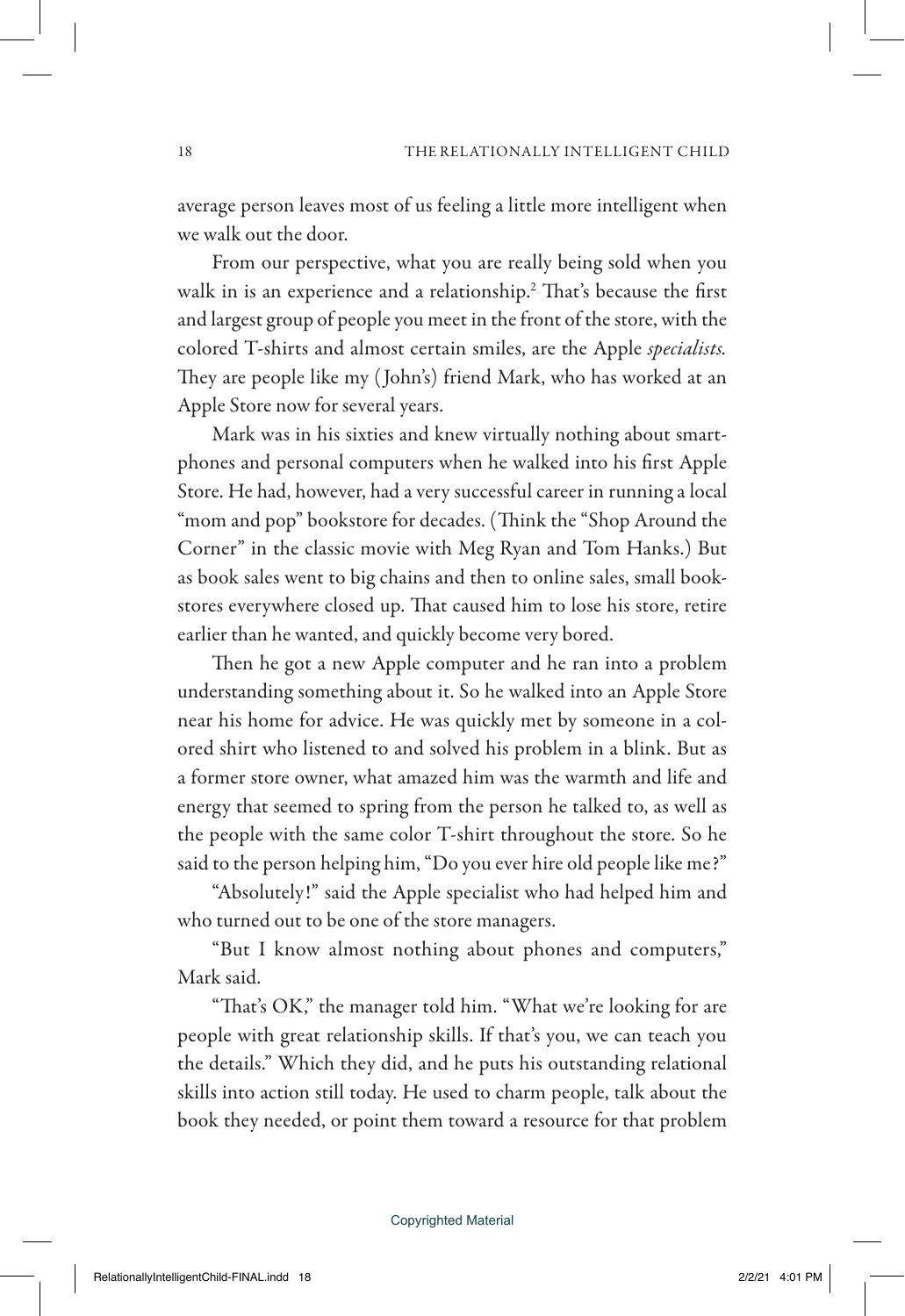they were trying to solve. He once used relationships to point people toward a book. Now he does the same thing with technology.

#### **Relational Rating Is Everywhere**

Today, pick almost any area in the business sector and you'll see how it's being driven to be more "relational." For example, let's say you're not feeling great. It's been several days, and now it's time to go to a clinic. With healthcare moving closer to where people live, urgent care centers are popping up in many drugstores, supermarkets, and corner shopping centers.

You would think that technology and clinical expertise would be the thing people value most about their experience. And indeed, most urgent care centers have a topnotch NP (nurse practitioner) or PA (physician's assistant), an x-ray tech, a med tech, and a receptionist out front. They offer a multitude of tests that give you "right now" results, everything from strep tests to heart tests. But while people *expect* the latest clinical tests and medical expertise, what they *value most* is something they can understand. *Relationships!*

Ask the NPs or PAs who staff these centers what really matters. You'll learn it's not just their wise diagnosis and treatment. What's crucial to the rating that the clinic and the provider gets is the *experience* a person had relationally.

From meeting the med tech out front to the nurse practitioner in the back, the number of stars they give on the survey tends to reflect the way they believe they were treated relationally. And those stars (or their equivalent) can impact a provider's bonus or career. Meaning, *on top of* all their medical skills, they must have relational skills as well which are not always taught in NP and PA schools!

Pick almost any job today and you'll see the same thing. Almost every business now is being driven by customer service and relationships. We demand relational intelligence from baristas and bank tellers. It's a key component for how we choose roofers and whether we return a second time to the place our car was repaired. However, most

#### Copyrighted Material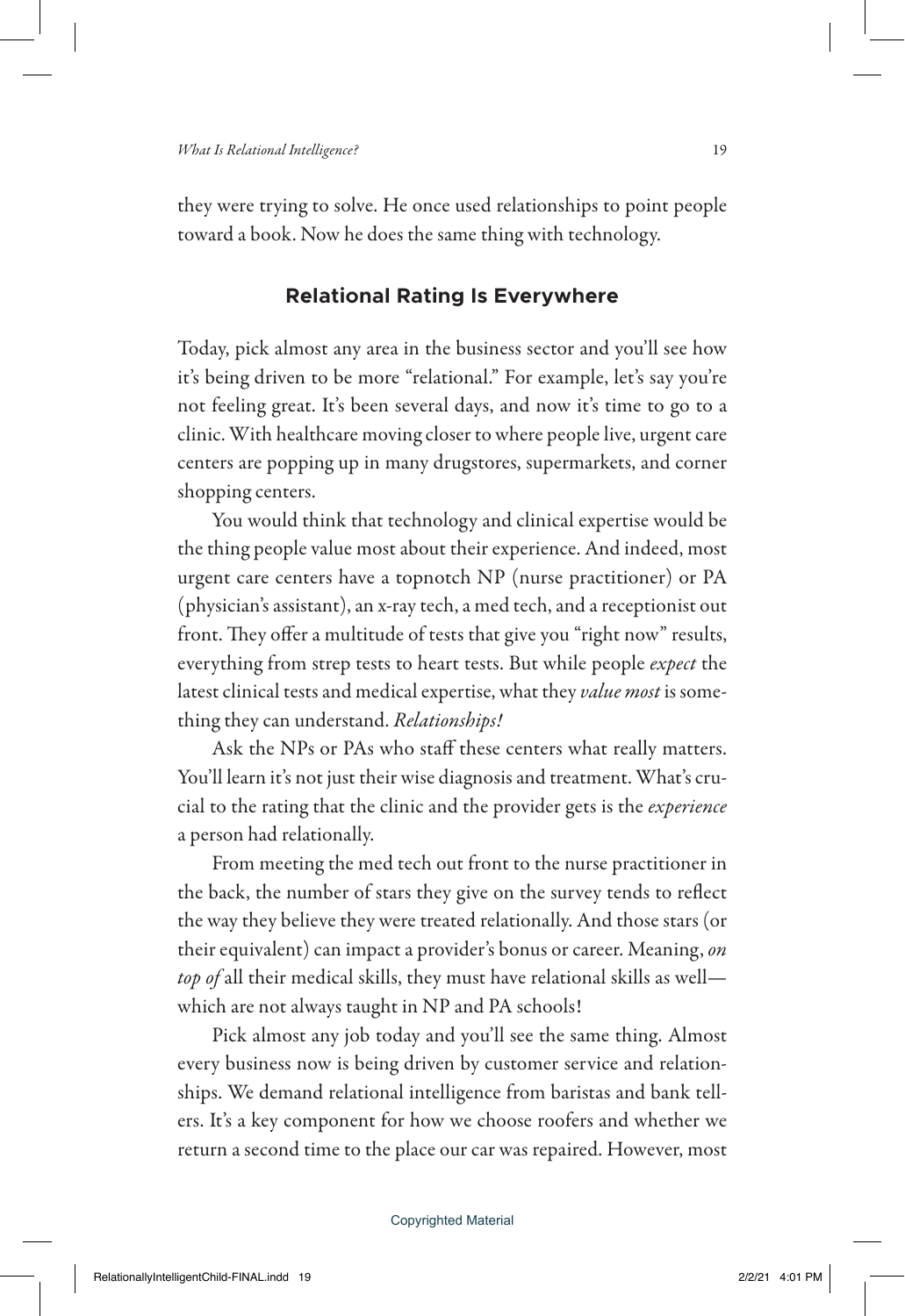people who work in these places will go through an entire educational or vocational career without a single class on how to do relationships well. We just assume people already know how to relate with each other. Yet there's no training on doing relationships well from grade school through trade or graduate school. Sadly, those life-skills classes were removed from many schools along with home economics and art classes.

What's the result? People are clamoring for skills at relating.

For example, at UC Berkeley, more than seventy students couldn't get into a new, every-seat-full "adulting" class. The following semester, more than two hundred students signed up for the same class and more than half of them were turned away. This was a course not just on life skills such as how to create a budget, but primarily filled with coaching on how to do relationships in the real world. The same thing is true at the Adulting School in Portland, Maine, where classes are bursting at the seams.<sup>3</sup>

All across this country, young men and women in colleges and graduate schools are actively seeking help in filling up something they've missed in home and school. It's those core skills on doing life and relationships well that we'll be coaching you on in this book.

## **One More "American Picking Good" Example of Relational Intelligence**

Let's look at one more example of where you can see applied relational intelligence being demonstrated. Pickers are people who spend their time searching for antiques and unique items they can purchase and resell to others. Arguably, the most famous "pickers" on the planet are Mike Wolfe, Frank Fritz, and Danielle Colby . They are the stars of the hit show *American Pickers*, which has run for over twenty consecutive seasons.

Watching episodes of *American Pickers*, we see how Mike and Frank *value* and build attachment with the people they're talking to. We watch them step right into people's lives and be interested in and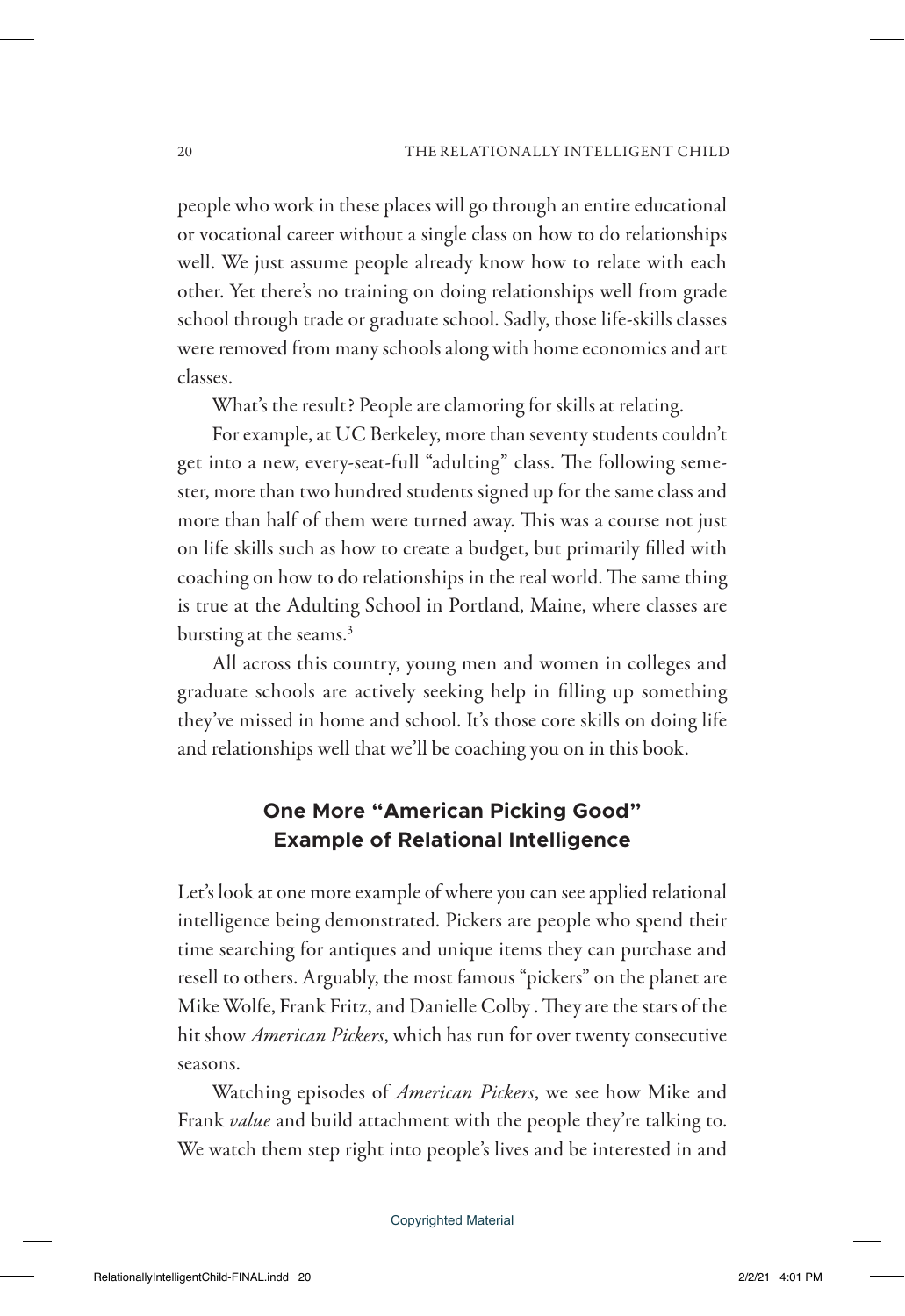value them as *people,* linking what they've done with something bigger, like preserving history or treasuring or continuing a loved one's interests or legacy.

With these examples, we hope you're beginning to get a picture of how, even in our day of amazing technological advances, it's *relationships* that hook us, encourage us, motivate us, and inspire us. And it is relationships driven by relational intelligence that will build great things into the life of your child!

# **How "Relational" Ability Is Different from "Capacity" Learning**

As we unpack more closely what relational intelligence is, it's important to know up front that this kind of relational skill isn't reserved for certain personalities. We're not saying you have to be born with the relational skills of a top Apple Store associate. Or be skilled at getting total strangers to open their doors and storage sheds like Mike and Frank. We can all learn a great deal about relating well with others no matter our natural personality. And as we learn how to better relate to others, we'll also be able to teach and model relational wisdom to our own children.

Why are we so confident about you being able to do that? In large part, it's because we believe you have the innate intelligence to impact your child's life relationally.

Let's start by digging into that word, *intelligence.*

We're sure you've heard the term "artificial intelligence" (even though it's often linked incorrectly to movies based on mad robots taking over from humans). Or perhaps you're familiar with "business intelligence," where we're told we can transform how business information is collected, integrated, analyzed, and presented.<sup>4</sup> And who hasn't heard about the concept of "emotional intelligence"? Appropriately understanding our emotions is an incredibly powerful tool for doing life well with others.

Experts are doing great work on the clinical and research-based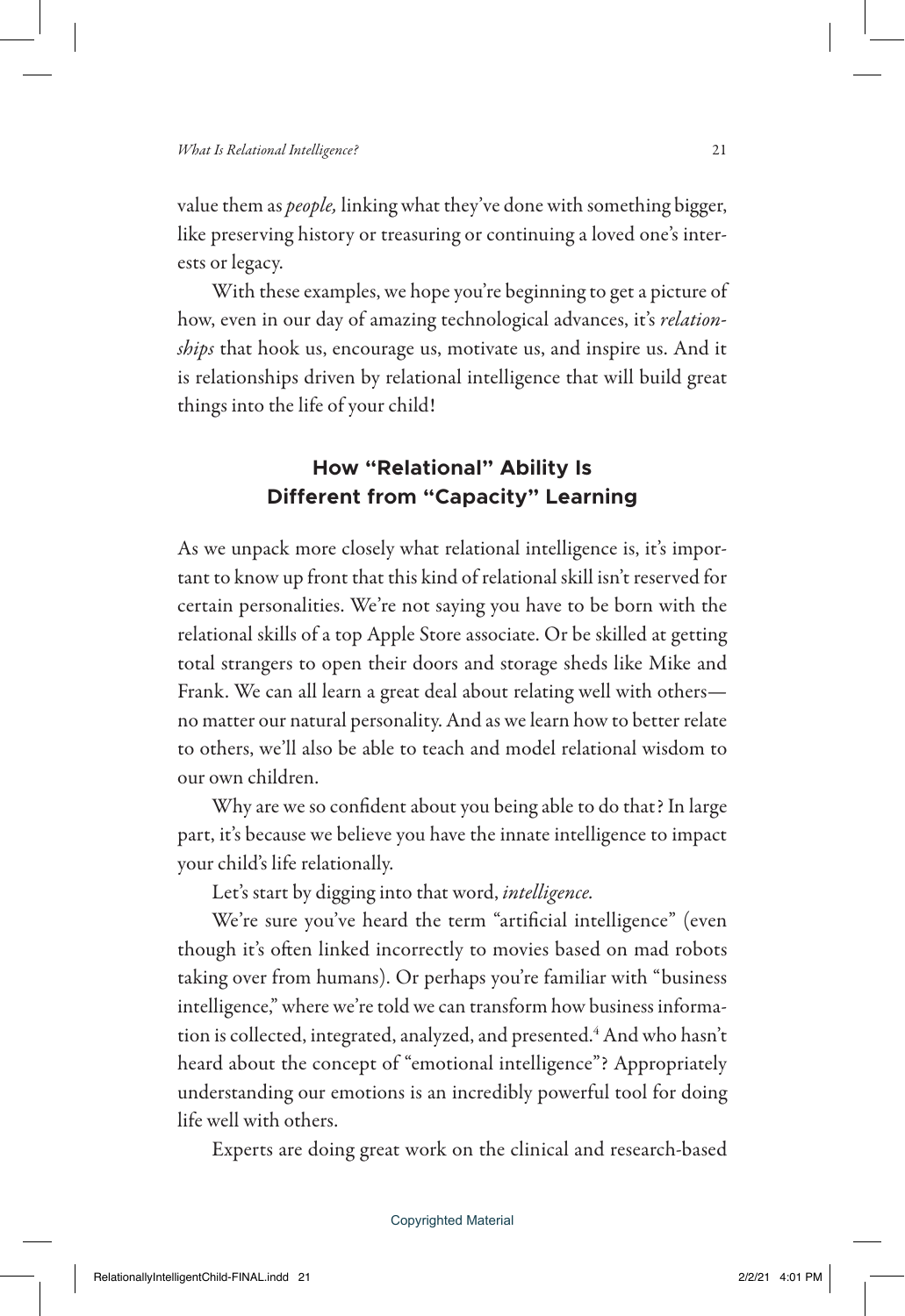aspects of connecting emotional skills with relationship skills. For example, we're very grateful for Dr. Gary Oliver and his outstanding work on linking EI (emotional intelligence) and RI (relational intelligence) at John Brown University's Relationship Center.

But in almost every case, when you hear the word *intelligence*, it's being looked at as a "capacity" measurement. Here's what we mean. I (Dewey) was in elementary and junior high school with identical twin brothers. Each of them was an exact replica of the other, making it virtually impossible to distinguish them. Their own mother had trouble sorting them out, so playing pranks on our teachers was easy for them.

The thing I remember most, however, was how incredibly intelligent they both were. I'm pretty sure when we were in kindergarten, they were conjugating verbs while the rest of us struggled with learning to spell one syllable words. I know for a fact they graduated first and second among their class in college with degrees in nuclear engineering. Eventually they became bosses to a lot of the same guys who called them "nerds" in school. Talk about poetic justice!

When you think of the word *intelligent* or *intelligence*, it's most likely linked to people like these identical twin brothers, Bill Gates, Stephen Hawking, or Katherine Johnson (the NASA math expert pictured in the movie *Hidden Figures*). All of them became outstanding in business, technology, or science and were able to hold in their minds a huge capacity for detailed thoughts, facts, and figures. That is where most clinical measures of intelligence are based.

If you have ever taken an IQ test, or an ACT or SAT to get into college, then you've been exposed to broad capacity-based measurements of intelligence. In these types of measurements, capacity refers to volume, meaning there is a maximum amount that something can hold or contain, making it possible for whatever is in the container to be measured.

Regarding intelligence, it is a concept that was popular among many early psychologists and neuroscientists, mainly because they believed the *amount* of intelligence an individual possessed was *fixed* for that person. However, the amount also varied with each person.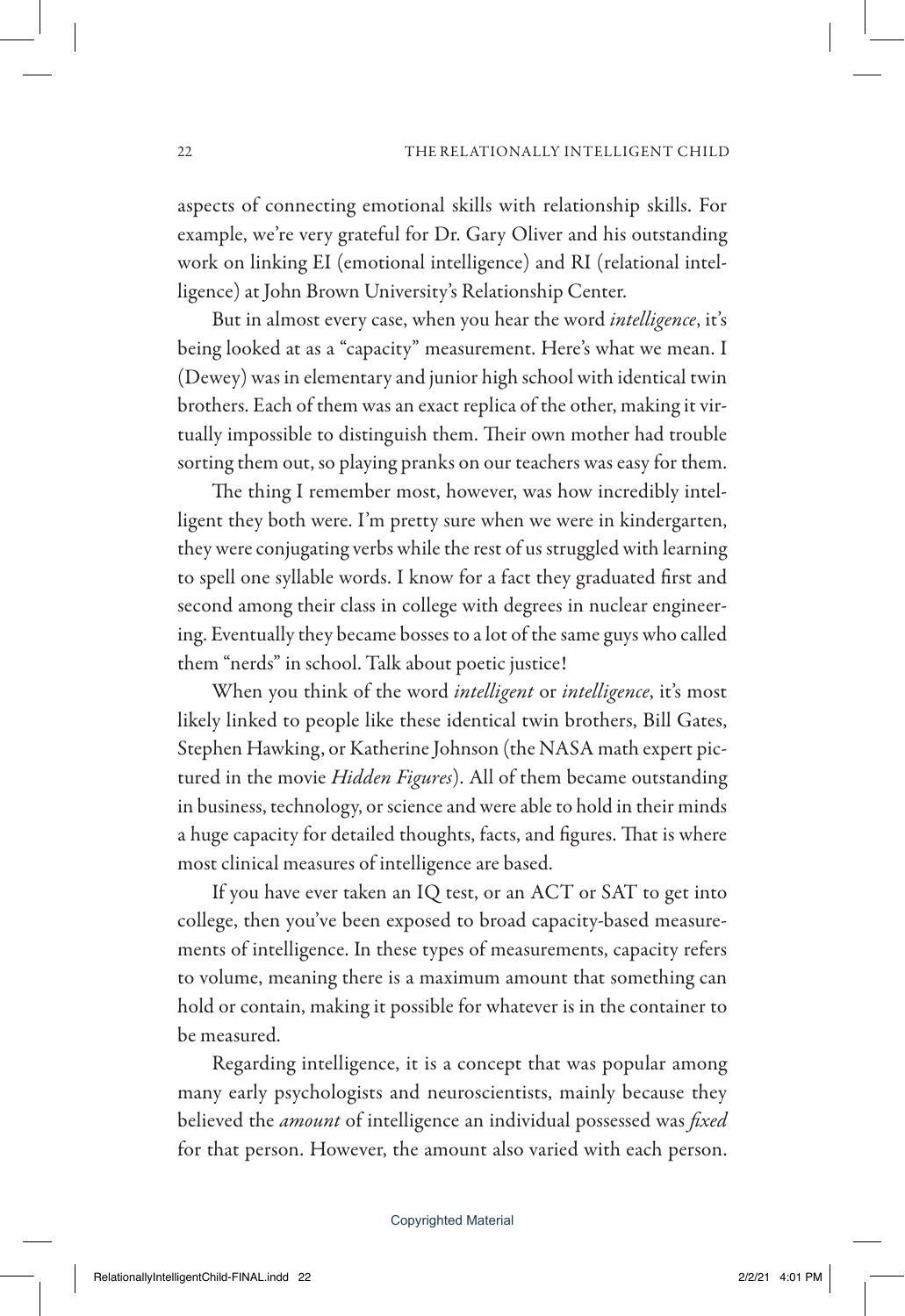Intelligence then, if looked at as a "capacity" measure, could be quantified. We could even assign people some level of intelligence quotient, a higher quotient reflecting a greater level of "smartness" possessed by the individual.

But our focus and definition in using the word *intelligence* is not about *capacity*! Our goal isn't to help you or your child gain or even measure your broad base of general knowledge. Nor is it based on the idea that there's a cap on your ability to acquire knowledge or to develop characteristic traits helpful for creating new relationships. In fact, you'll soon read an entire section on amazing new findings in neuroscience showing that our brains actually can learn and apply something new, regardless of our age or background, therefore blowing up the "cap" theory of our ability to acquire knowledge!

What we're laying out with our definition of relational intelligence is an *ability-based*, *applicational* understanding of this phrase. How you can gain tools, examples, and insights to apply when relating and connecting closely with others. How you can model relational intelligence with your children as they watch you *apply* these relational skills as a parent and person!

### **Intelligence's Applicational Link to Wisdom**

Depending on the translation, the word *wisdom* is found in the Bible some 216 times. Almost forty times it's found in the book of Proverbs alone. "How much better it is to get wisdom than gold!" (Prov. 16:16), and "For wisdom is better than jewels; and all desirable things cannot compare with her" (8:11).

Dr. Bruce Waltke, noted Dallas Theological Seminary Semitic scholar, once shared a classic definition of wisdom as being "skill of living." That is the real-world skill of doing relationships well that we'll be focusing on in this book. In other words, we're challenging and guiding people to be relationally intelligent as they apply and live out a certain set of core skills for doing life well.

Even the *Merriam-Webster* dictionary defines intelligence as "the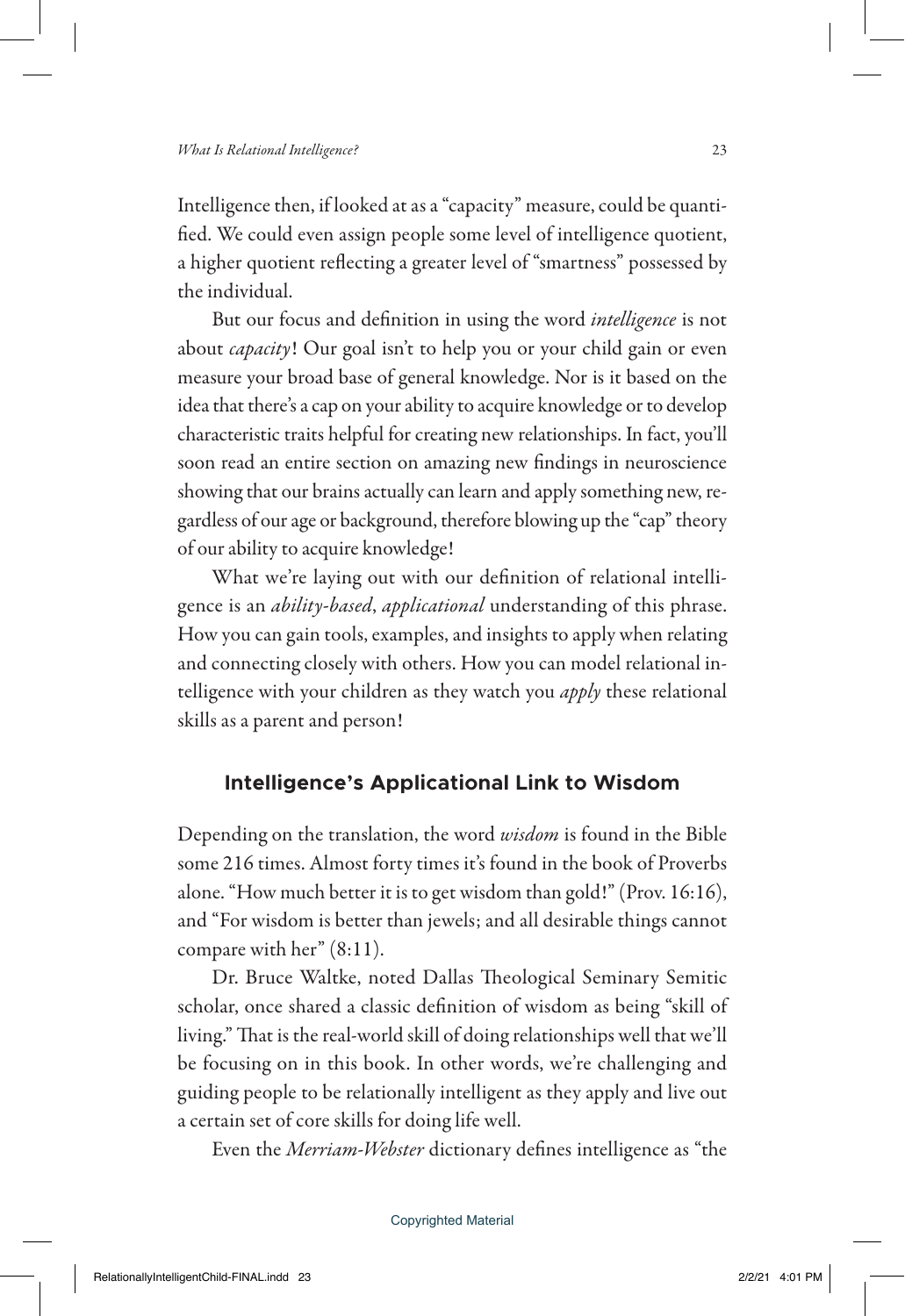*ability* to learn or understand . . . the *ability* to *apply* knowledge to manipulate one's environment."4

Likewise, the *Collins English Dictionary* defines intelligence as "the ability to think, reason, and understand instead of doing things automatically or by instinct." And the Apple Dictionary states intelligence is "the ability to acquire and apply knowledge."

With that in mind, here's our definition of relational intelligence: *relational intelligence is exercising our natural ability to learn, understand, and apply healthy relationship skills needed for successfully* 

> *connecting and interacting with others.*

*Relational intelligence is exercising our natural ability to learn, understand, and apply healthy relationship skills needed for successfully connecting and interacting with others.*

We'll dive deeper into each aspect of this definition as we go through the book. But just know that we believe you already have the God-given, "uncapped" *ability* (not capacity) to understand and *apply* wise, relational living. You can learn to do relationships well, even in a world where so many people and situations seek to put a "cap" on who you are today or can become tomorrow.

We also want you to know the goal for acquiring relational

intelligence is never to exert control, nor to gain any advantage over anyone or any situation that could harm or defraud another individual. If your primary focus for getting better at relationships is so you can control or use other people, it will eventually ruin every relationship you have. Our goal for teaching you these skills is for you and your children to experience a new level of love, lived out well by applying five key elements of relational intelligence.

Where did these five elements come from? We have had the privilege of working with couples and families for more than sixty years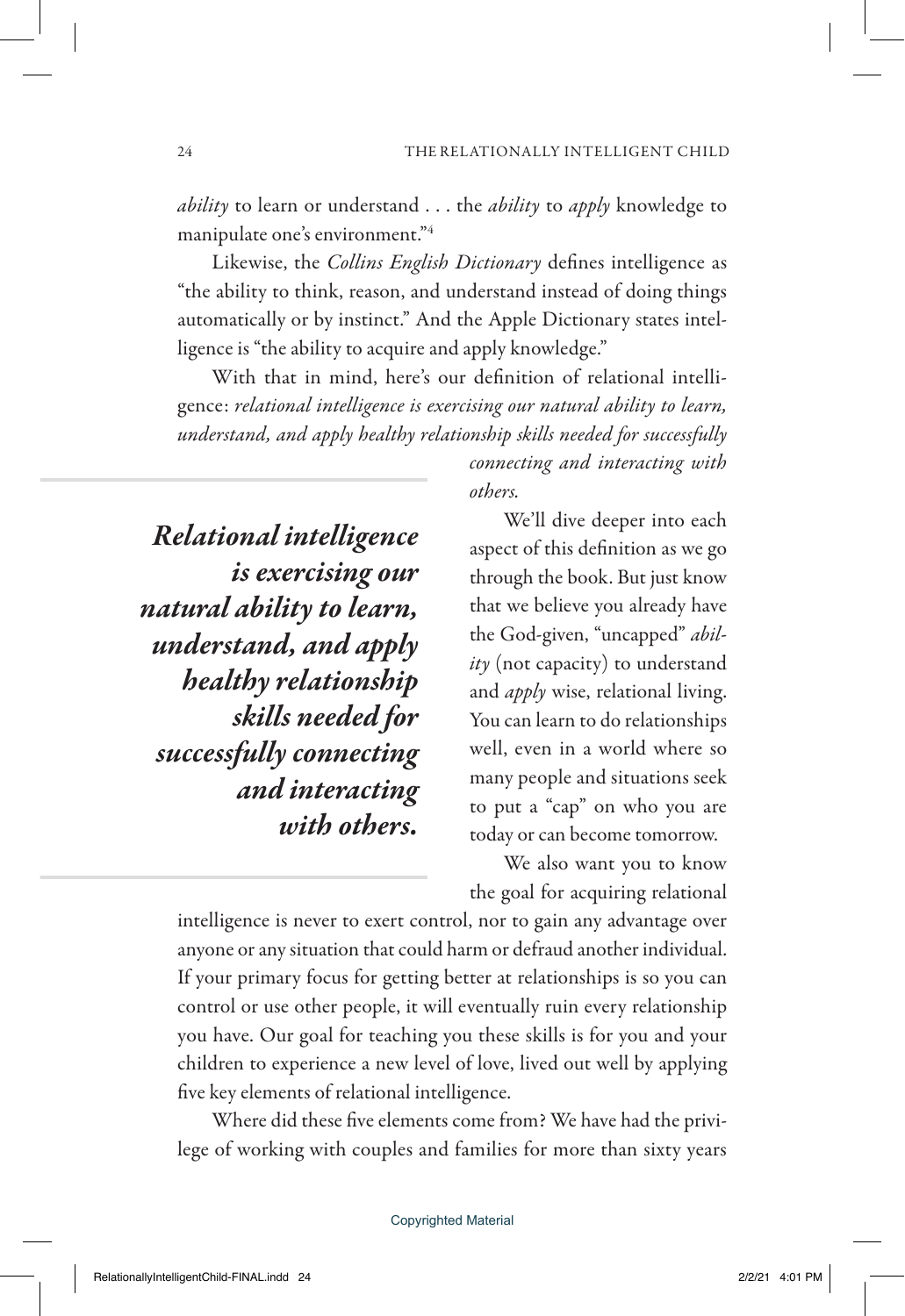combined. Dr. Wilson's PhD is in cognitive learning with his dissertation focused on relational commitment among millennials. Dr. Trent's doctorate is in marriage and family therapy, and his dissertation was on what builds attachment in caring, bonded relationships with children.

We both teach in graduate programs and have done decades of study and research on family interactions. In doing so, we have quantified these five elements as being core measures of what is constantly seen in high-functioning, strongly attached, healthy children and parents—what we refer to as relational intelligence.

Now that's not to say there aren't other aspects of doing relationships wisely and well that could have been factored in. After studying and researching healthy family functioning, other traits can certainly move under the heading of one of these five core elements that we've isolated and focused on.

For example, you won't see "compassion" as one of the key measures. But it's closely linked with the fifth element of relational intelligence for children, which is Future-Focused Service. Another is "courage." You'll discover it is a part of the second, third, and fourth elements. Simply put, the five elements we've chosen are broad enough to be core reflections, yet not so wide as to not be significant.

Throughout the book, you will often see us refer to the URL www. therelationallyintelligentchild.com. This website is where you will be able to find a plethora of information, insights, and additional research about parenting and other meaningful relationships you have. We'll give you more information about this later, but for now, let's lay out a map of the rest of the book.

# **The Five Elements of Relational Intelligence for Parents**

So much of what we do in life occurs progressively, or in succession. For example, God designed us physically to crawl before we walk, and to walk before we run. Likewise, children also learn language progressively by starting with one syllable words before learning multiple syllable

#### Copyrighted Material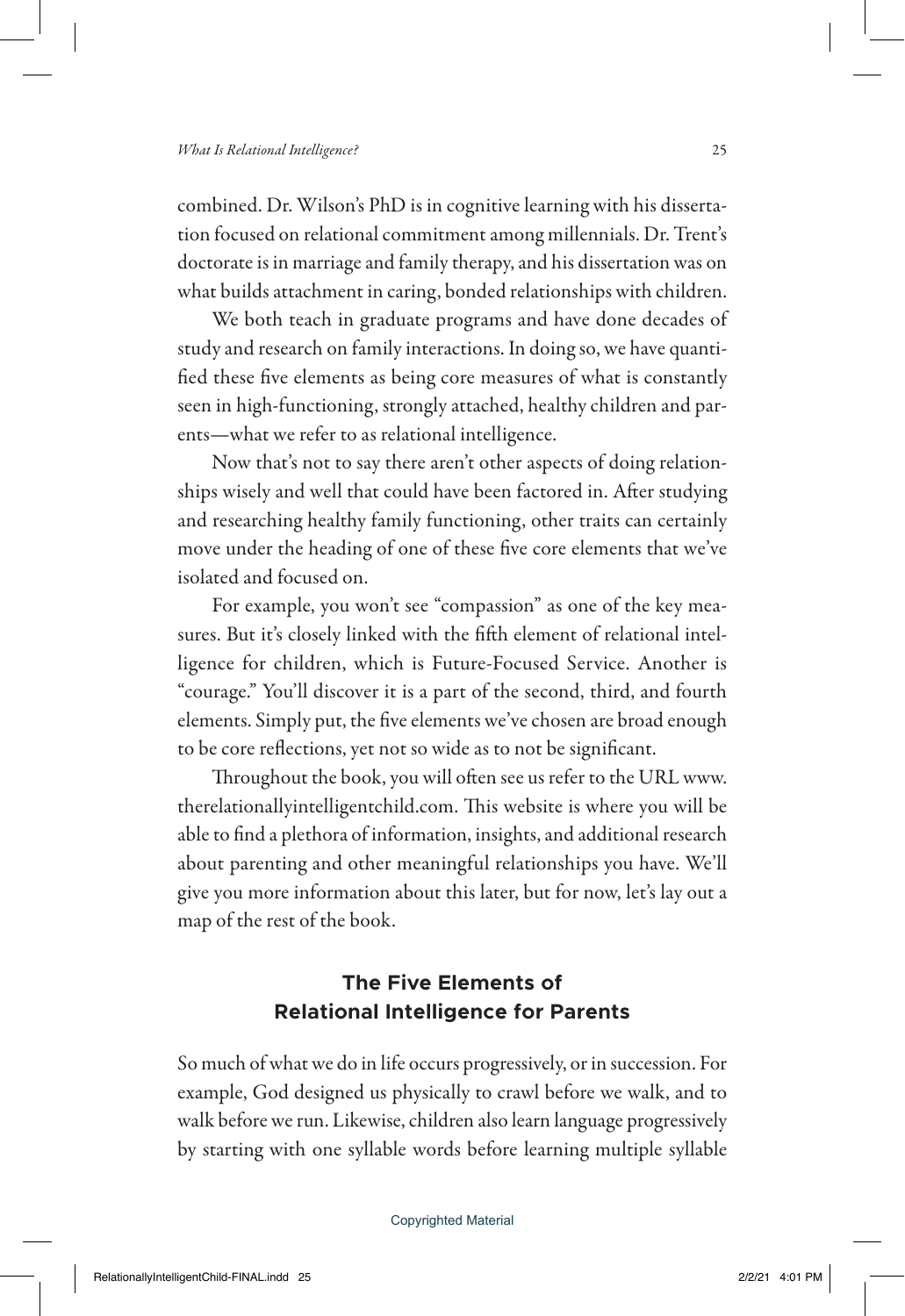words and their meaning. These small humans now have a vocabulary—a filing cabinet, if you will, full of the words they'll use to express their views over the course of a lifetime. Simply stated, God means for our children to develop progressively through a natural order.

The five elements of relational intelligence listed below are also progressive in that each element is foundational for the one that follows. In the same way it is virtually impossible for your child to run a race without first learning to walk, we'll demonstrate how developing a secure attachment with your child is foundational to every other element. A secure attachment encourages and enables them to fearlessly explore their world! Because they're going to fall when they explore, through getting up and going again, they develop an unwavering resilience as a child. All of which leads to them making wise decisions and having a future-focused perspective for serving others as teenagers and adults.

- *• 1st Element—The foundational need for SECURE ATTACHMENT*
- *• 2nd Element—Which paves a way for fostering FEARLESS EXPLORATION*
- *• 3rd Element—Resulting in an UNWAVERING RESILIENCE that's needed to overcome real-world relational challenges*
- *• 4th Element—Which becomes the platform for WISE DECISION-MAKING that's essential and crucial for developing self-regulation*
- *• 5th Element—With the end goal of seeing life so hopeful, it empowers FUTURE-FOCUSED SERVING of others.*

In the next chapter, we'll begin walking you through each of the five core elements and how each applies to relational intelligence. Then, once you've gone through these five core relational elements, our